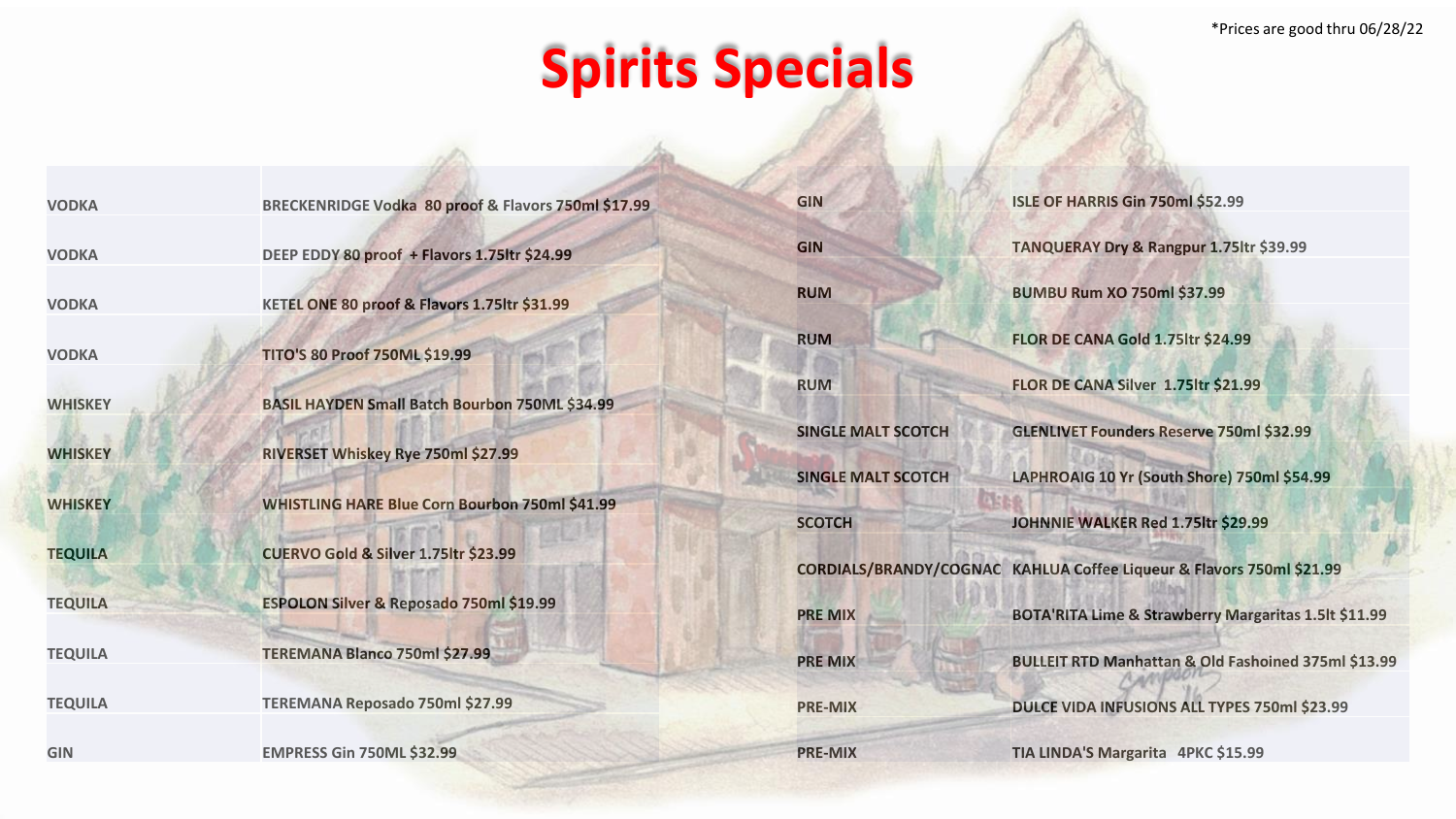## **Wine Specials**

| <b>DOMESTIC</b> | 1448 Red Blend 750ml \$14.99                           |
|-----------------|--------------------------------------------------------|
| <b>DOMESTIC</b> | APOTHIC All Types No Brew or Inferno 750ml \$8.99      |
| <b>DOMESTIC</b> | DUCKHORN DECOY Cabernet, No Limited 750ml \$18.99      |
| <b>DOMESTIC</b> | <b>DUCKHORN DECOY Chardonnay 750ml \$15.99</b>         |
| <b>DOMESTIC</b> | DUCKHORN DECOY Merlot 750ml \$18.99                    |
| <b>DOMESTIC</b> | DUCKHORN DECOY Pinto Noir 750ml \$18.99                |
| <b>DOMESTIC</b> | DUCKHORN DECOY Red Blend 750ml \$18.99                 |
| <b>DOMESTIC</b> | <b>DUCKHORN DECOY Sauvignon Blanc 750ml \$15.99</b>    |
| <b>DOMESTIC</b> | DUCKHORN DECOY Zinfandel 750ml \$18.99                 |
| <b>DOMESTIC</b> | J. LOHR Cabernet Seven Oaks 750ml \$15.99              |
| <b>DOMESTIC</b> | J. LOHR Chardonnay Monterey 750ml \$12.99              |
| <b>DOMESTIC</b> | LA CREMA Chardonnay Monterey 750ml \$14.99             |
| <b>DOMESTIC</b> | LA CREMA Chardonnay Sonoma 750ml \$16.99               |
| <b>DOMESTIC</b> | LA CREMA Pinot Noir Monterey 750ml \$14.99             |
| <b>DOMESTIC</b> | LA CREMA Pinot Noir Sonoma 750ml \$21.99               |
| <b>DOMESTIC</b> | MICHAEL DAVID Freakshow Cab, Red and Zin 750ml \$14.99 |
| <b>DOMESTIC</b> | MICHAEL DAVID Freakshow Chardonnay 750ml \$13.99       |
| <b>DOMESTIC</b> | MICHAEL DAVID Lodi Zin and Red 750ml \$12.99           |
| <b>DOMESTIC</b> | MICHAEL DAVID Petite Petit 750ml \$12.99               |
| <b>DOMESTIC</b> | MICHAEL DAVID Sixth Sense 750ml \$12.99                |
| <b>DOMESTIC</b> | TROUBLEMAKER Red Blend 750ml \$12.99                   |
| <b>IMPORT</b>   | BENGUELA COVE Sauvignon Blanc 750ml \$16.99            |

| <b>IMPORT</b>    | <b>CARE NATIVA Grenache 750ml \$10.99</b>                  |
|------------------|------------------------------------------------------------|
| <b>IMPORT</b>    | CATENA Malbec 750ml \$18.99                                |
| <b>IMPORT</b>    | <b>CUNE Rioja Crianza 750ml \$14.99</b>                    |
| <b>IMPORT</b>    | DI MAJO NORANTE Sangiovese 750ml \$12.99                   |
| <b>IMPORT</b>    | JADOT Pinot Noir 750ml \$16.99                             |
| <b>IMPORT</b>    | JADOT Beaujolais Villages 750ml \$11.99                    |
| <b>IMPORT</b>    | MASCIARELLI Montepulciano d'Abruzzo 750ml \$8.99           |
| <b>IMPORT</b>    | MATUA Sauv Blanc 750ml \$10.99                             |
| <b>IMPORT</b>    | <b>MDZ Malbec 750ml \$8.99</b>                             |
| <b>IMPORT</b>    | <b>STARBOROUGH Sauvignon Blanc 750ml \$9.99</b>            |
| <b>ROSE</b>      | <b>GERARD BERTRAND Rosé 'Cotes Du Roses' 750ml \$14.99</b> |
| <b>ROSE</b>      | <b>SAINT ROCH LES VIGNES Rosé 750ml \$16.99</b>            |
| <b>ROSE</b>      | SUMMERWATER Rosé CALIFORNIA 750ml \$14.99                  |
| <b>SPARKLING</b> | <b>BALAN Prosecco-Staff Favorite! 750ml \$16.99</b>        |
| <b>SPARKLING</b> | CHARLES LE BEL 1818 Brut Champagne 750ml \$33.99           |
| <b>SPARKLING</b> | PIZZOLATO Prosecco & Paloma Rosé Secco 750ml \$13.99       |
| <b>SPARKLING</b> | <b>UNDERWOOD Sparkling Brut &amp; Rosé 750ml \$9.99</b>    |
| <b>1.5 LITER</b> | BAREFOOT All Types 1.5ltr \$9.99                           |
| <b>1.5 LITER</b> | CK MONDAVI All Types 1.5ltr \$8.99                         |
| <b>1.5 LITER</b> | FETZER ANTHONY'S HILL All Types 1.5ltr \$9.99              |
| <b>1.5 LITER</b> | YELLOW TAIL All Types 1.5ltr \$11.99                       |
| <b>BOXED/CAN</b> | <b>CANTINE POVERO Barbera and Dolcetto 3Ltr \$24.99</b>    |
| <b>BOXED/CAN</b> | <b>HOUSE WINE All Types 3Ltr \$16.99</b>                   |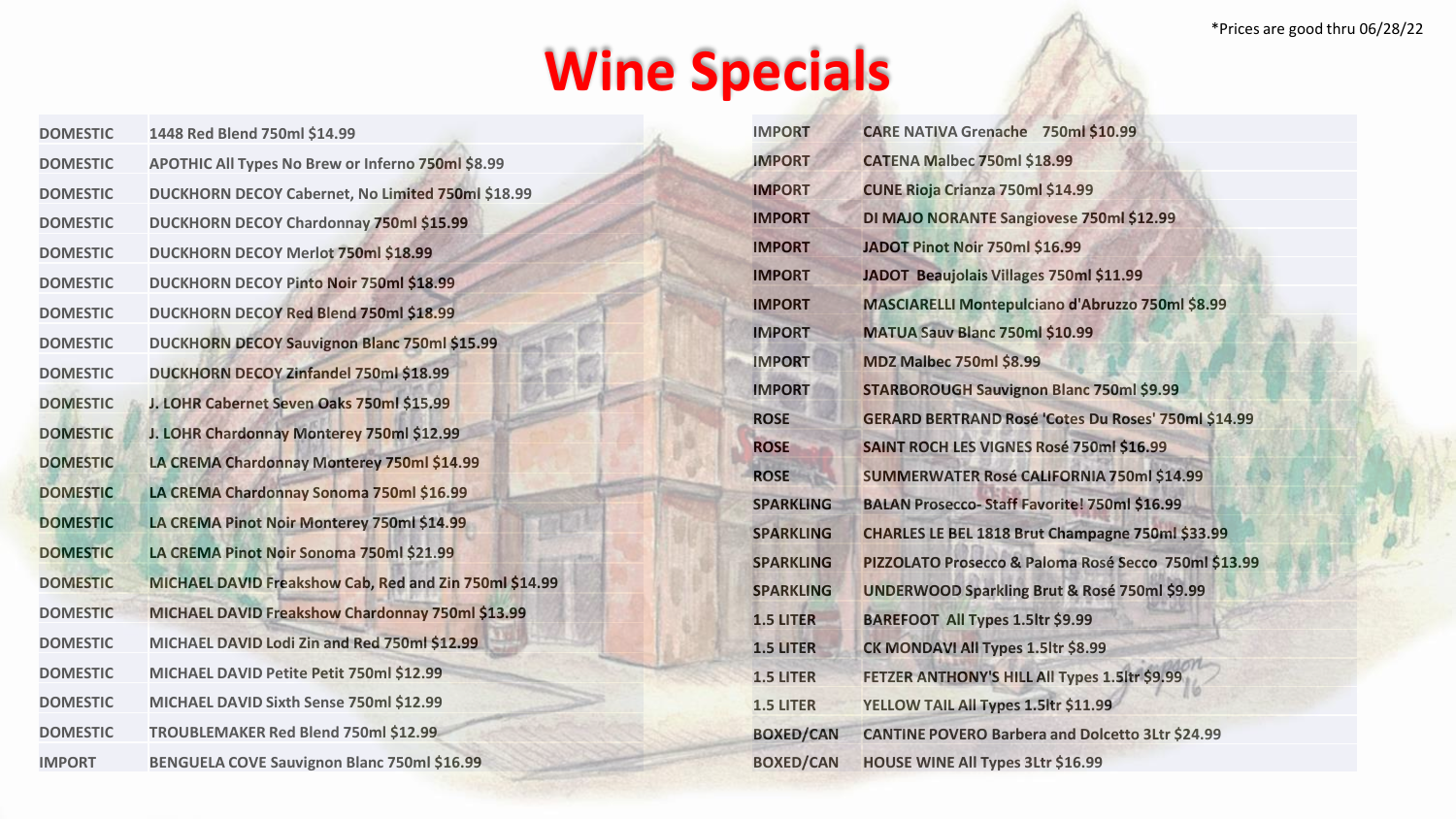\*Prices are good thru 06/28/22

## **Beer Specials**

| <b>DOMESTIC BEERS</b> | BUDWEISER Regular & Light 20pk Bottles \$17.49          |
|-----------------------|---------------------------------------------------------|
| <b>DOMESTIC BEERS</b> | <b>BUDWEISER Regular &amp; Light 24pkc Cans \$17.99</b> |
| <b>DOMESTIC BEERS</b> | <b>BUDWEISER Select 24pkc Cans \$18.49</b>              |
| <b>DOMESTIC BEERS</b> | <b>BUDWEISER Regular, Light 24pk Bottles \$17.99</b>    |
| <b>DOMESTIC BEERS</b> | <b>BUDWEISER Regular, Light 15pk Cans \$11.99</b>       |
| <b>DOMESTIC BEERS</b> | <b>BUDWEISER Regular &amp; Light 30pk Cans \$21.99</b>  |
| <b>DOMESTIC BEERS</b> | <b>BUSCH Regular, Light 30pk Cans \$16.99</b>           |
| <b>DOMESTIC BEERS</b> | COORS Light & Banquet 24pkc Cans \$19.49                |
| <b>DOMESTIC BEERS</b> | COORS Light & Banquet 18pk Bottles \$15.99              |
| <b>DOMESTIC BEERS</b> | COORS Light 16oz Cans 18pk Cans \$19.49                 |
| <b>DOMESTIC BEERS</b> | <b>KEYSTONE Light 30pk Cans \$16.99</b>                 |
| <b>DOMESTIC BEERS</b> | MICHELOB Ultra 24pk Cans & Bottles \$20.99              |
| <b>DOMESTIC BEERS</b> | MILLER Lite, MGD 18pk Bottles \$15.99                   |
| <b>DOMESTIC BEERS</b> | MILLER High Life 30pk Cans \$16.99                      |
| <b>DOMESTIC BEERS</b> | MILLER Lite & MGD 24pkc Cans \$19.49                    |
| <b>DOMESTIC BEERS</b> | <b>MONTUCKY Lager 30pk Cans \$22.99</b>                 |
| <b>DOMESTIC BEERS</b> | NATURAL Light & Ice 30pk Cans \$16.99                   |
| <b>DOMESTIC BEERS</b> | PABST Regular 30pk Cans \$19.99                         |
| <b>DOMESTIC BEERS</b> | PABST Regular 18pk Cans \$14.99                         |
| <b>DOMESTIC BEERS</b> | ROLLING ROCK 18pkc Cans \$12.99                         |
|                       |                                                         |

| <b>COLORADO MICRO</b> | 4 NOSES BREWING Bout Damn Time 6pk Cans \$9.99                                 |
|-----------------------|--------------------------------------------------------------------------------|
| <b>COLORADO MICRO</b> | <b>BOOTSTRAP BREWING Select Types 6pk Cans \$9.49</b>                          |
| <b>COLORADO MICRO</b> | <b>BOULDER BEER Select Types 6pk Cans \$9.49</b>                               |
| <b>COLORADO MICRO</b> | <b>CROOKED STAVE Select Types 6pkc Cans \$10.99</b>                            |
| <b>COLORADO MICRO</b> | <b>DIEBOLT Select Types 6pk Cans \$9.99</b>                                    |
| <b>COLORADO MICRO</b> | EPIC Select Types 6pk Cans \$8.49                                              |
| <b>COLORADO MICRO</b> | FINKEL & GARF Select Types 6pk Cans \$8.99                                     |
| <b>COLORADO MICRO</b> | <b>FUNKWERKS All Types 6pk Cans \$10.99</b>                                    |
| <b>COLORADO MICRO</b> | LEFT HAND Nitro Stout 12pk Bottles \$13.49                                     |
| <b>COLORADO MICRO</b> | ODELL'S All Types except Hoppy Sampler 12pkc Bottles & Cans \$15.99            |
| <b>COLORADO MICRO</b> | <b>OUTER RANGE BREWING In The Steep 4pk Cans \$13.49</b>                       |
| <b>COLORADO MICRO</b> | PIKES PEAK Select Types 6pk Cans \$8.99                                        |
| <b>COLORADO MICRO</b> | <b>SANITAS BREWING Select Types 6pk Cans \$8.99</b>                            |
| <b>COLORADO MICRO</b> | <b>TELLURIDE Select Types 6pkc Cans \$7.99</b>                                 |
| <b>COLORADO MICRO</b> | WESTMINSTER BREWING Select Types 6pk Cans \$8.49                               |
|                       | AMERICAN CRAFT BEERS 10 BARREL Crush Sampler 12pk Cans \$18.99                 |
|                       | AMERICAN CRAFT BEERS BELLS (MI) Two-Hearted IPA 12pk Cans \$17.49              |
|                       | AMERICAN CRAFT BEERS FIRESTONE WALKER BREWING (CA) All Types 12pk Cans \$14.49 |
|                       | AMERICAN CRAFT BEERS KONA (HI) Sampler 12pk Bottles \$15.99                    |
|                       | AMERICAN CRAFT BEERS LA CUMBRE (NM) Select Types 4pk 16oz Cans \$9.99          |